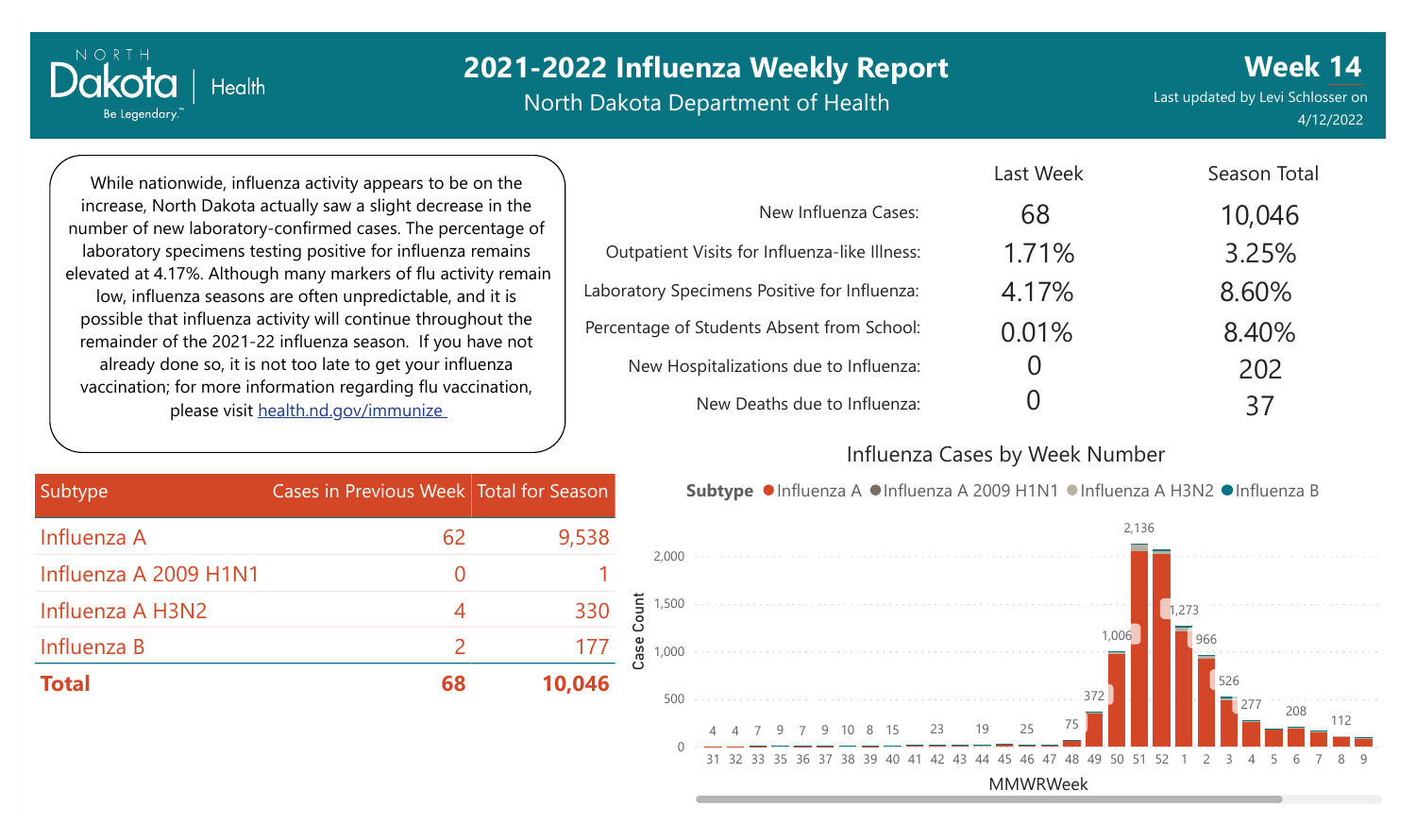

## **2021-2022 Influenza Weekly Report** North Dakota Department of Health

**Week 14** Last updated by Levi Schlosser on 4/12/2022

Laboratory-confirmed influenza is a reportable disease in North Dakota. Influenza "cases" include people that have tested positive for influenza in a healthcare setting. It does not include people with influenza who did not seek healthcare, or were diagnosed without a lab test, which is common. The true number of people in North Dakota is underrepresented, but case data allows us where influenza is circulating and in what populations. It also provides context regarding how the current season compares with previous seasons. Find more information about cases on ndflu.com

Influenza Cases by Gender

Total Influenza Cases by County

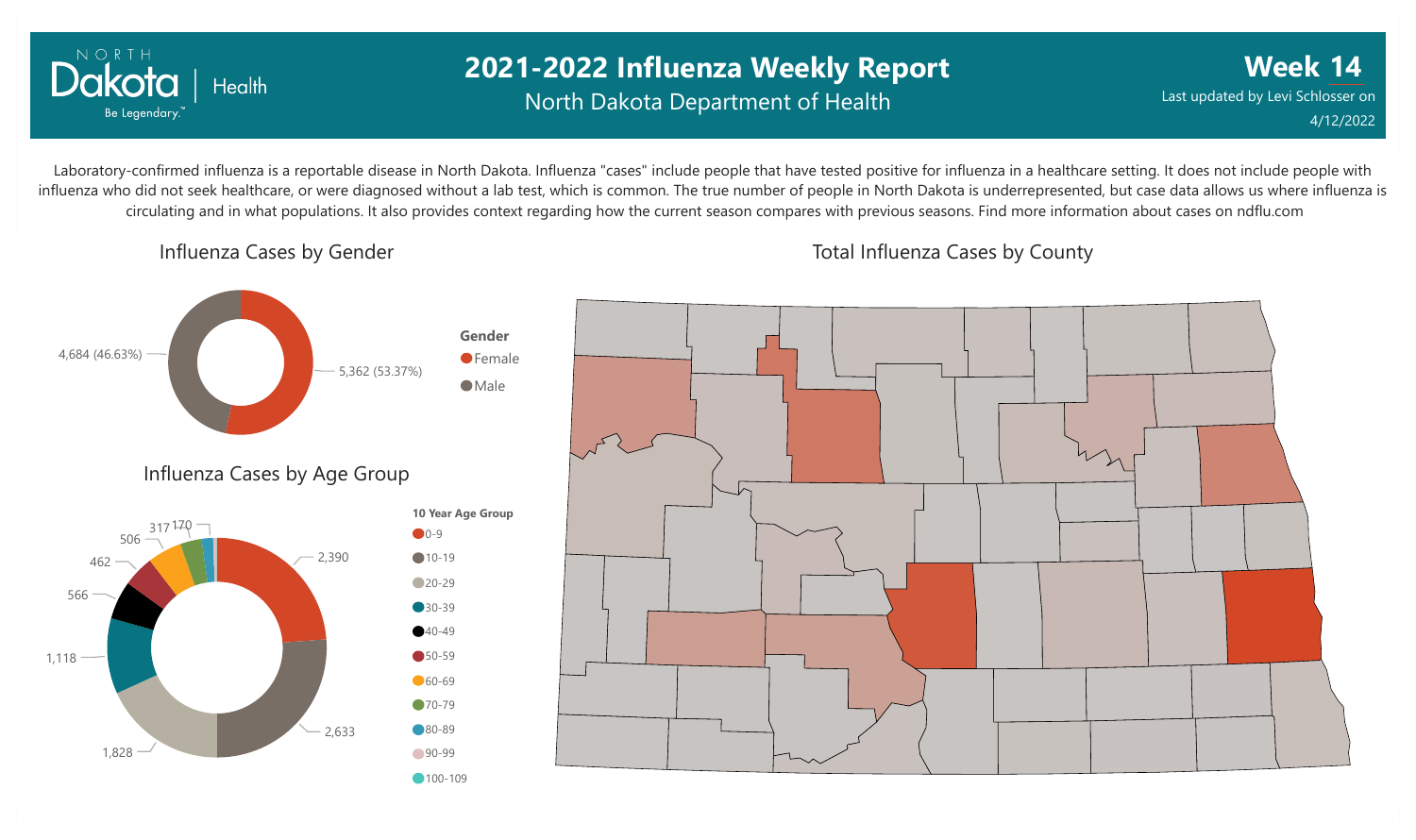

0 New Weekly Hospitalizations

Total Hospitalizations for Season

202

Flu Deaths

2525 Pneumonia/Flu Deaths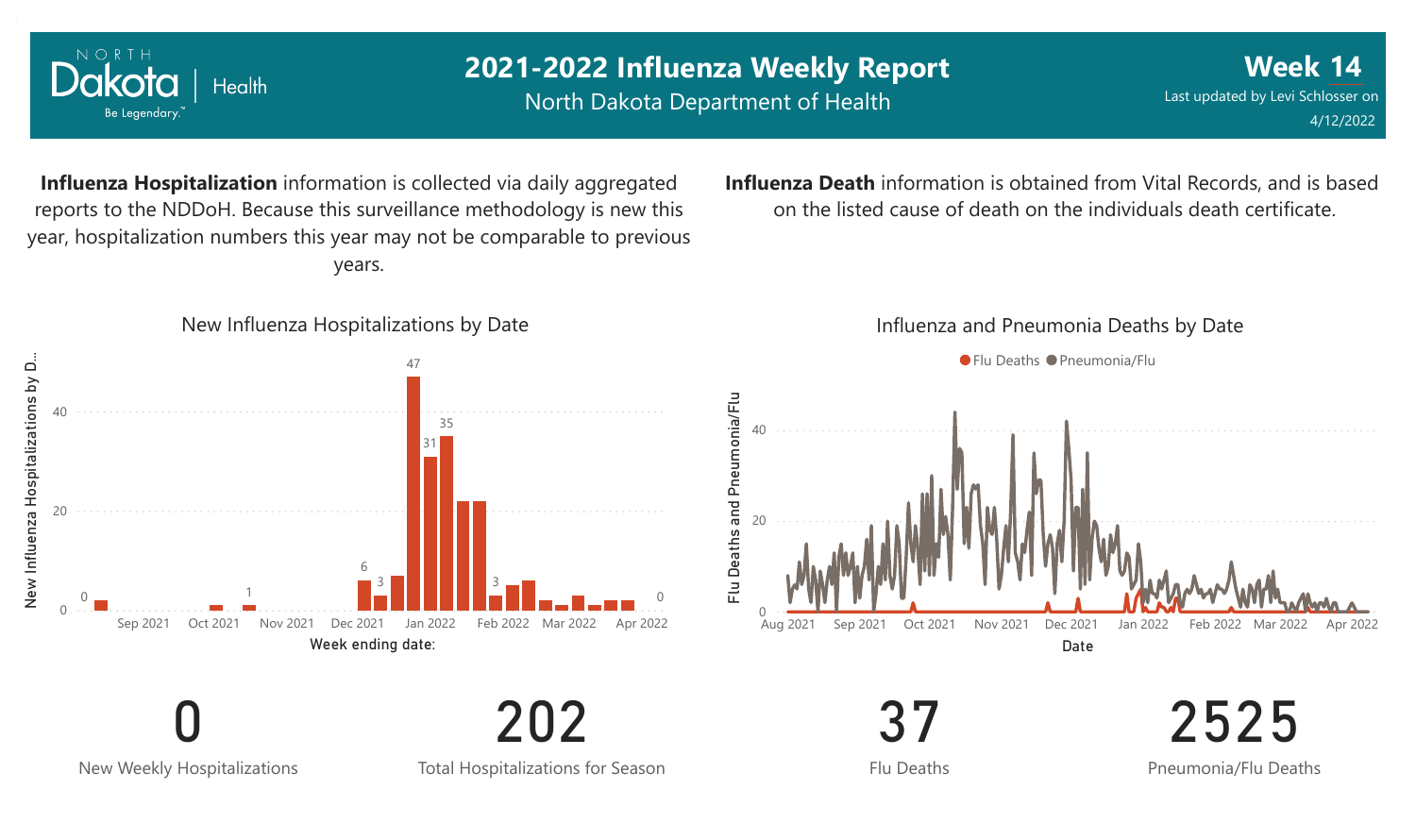

North Dakota Department of Health

**Week** Last updated by Levi Schlosser on **14** 4/12/2022

**Outpatient Influenza-like Illness (ILI)** The NDDoH participates in the national U.S. Outpatient Influenza-like Illness Surveillance Network (ILINet). Data from participating outpatient providers in north Dakota are pooled to create a state-wide estimate for the weekly percent of healthcare visists due to influenza-like illness (ILI). Patients presenting with a fever of 100 degrees or greater AND a cough and/or sore throat are considered to have ILI. For more information [on state and national ILINet data, see FluView](http://fluview%20interactive/)

Interactive

participating sentinel laboratories across the state. The total number of positive tests and the total number of tests conducted are reported and used to create a state-wide percent positivity statistic. For influenza, percent positivity of 10% or greater indicates 'season level' influenza activity.

**Sentinel Laboratory Data** The NDDoH receives influenza and RSV testing data from



| $\blacktriangle$         | Week Ending Date: Total # of Patients Seen for Any Reason Percent ILI |       |
|--------------------------|-----------------------------------------------------------------------|-------|
| Saturday, March 05, 2022 | 2,224                                                                 | 2.92% |
| Saturday, March 12, 2022 | 2,628                                                                 | 2.28% |
| Saturday, March 19, 2022 | 3,446                                                                 | 1.86% |
| Saturday, March 26, 2022 | 3,447                                                                 | 2.12% |
| Saturday, April 02, 2022 | 2,966                                                                 | 1.75% |
| Saturday, April 09, 2022 | 2,754                                                                 | 1.71% |
| <b>Total</b>             | 17,465                                                                | 2.07% |



|                          | Week ending date: Total # of Specimens Tested Flu Positivity RSV Positivity |       |       |
|--------------------------|-----------------------------------------------------------------------------|-------|-------|
| Saturday, March 05, 2022 | 977                                                                         | 3.58% | 0.61% |
| Saturday, March 12, 2022 | 907                                                                         | 3.42% | 0.31% |
| Saturday, March 19, 2022 | 688                                                                         | 2.62% | 1.65% |
| Saturday, March 26, 2022 | 608                                                                         | 5.10% | 0.00% |
| Saturday, April 02, 2022 | 547                                                                         | 3.29% | 3.81% |
| Saturday, April 09, 2022 | 288                                                                         | 4.17% | 0.00% |
| <b>Total</b>             | 4,015                                                                       | 3.61% | 0.85% |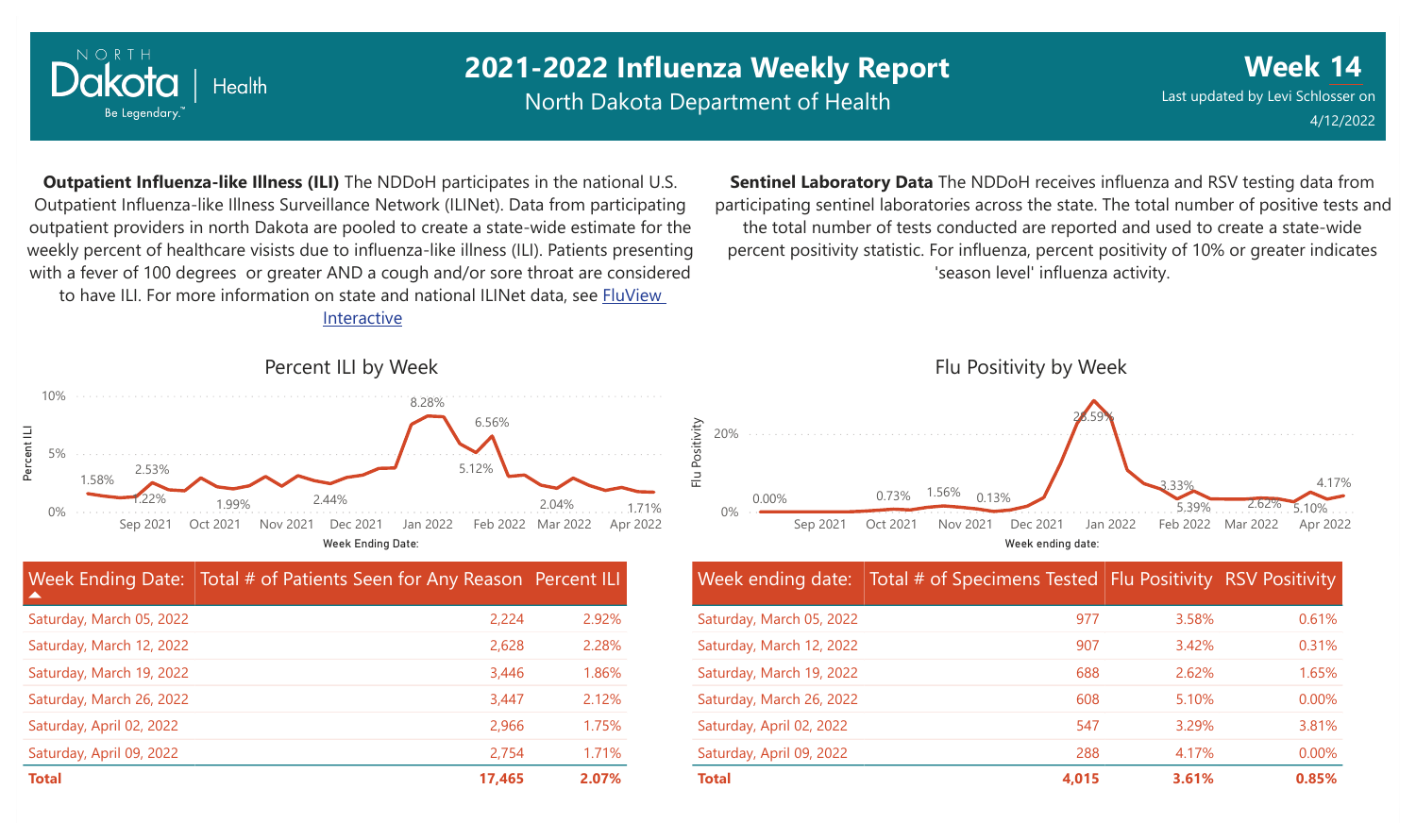

## **2021-2022 Influenza Weekly Report** North Dakota Department of Health

During the influenza season, increases in the **school absenteeism** data cab be used as an early indicator for influenza circulation. The NDDoH received absenteeism data from a majority of schools in the state. Data here include absences for all reasons.



| <b>Week End Date</b>     | <b>Total Enrollment Percent Absent</b> |       |
|--------------------------|----------------------------------------|-------|
| Saturday, March 12, 2022 | 123,841                                | 0.01% |
| Saturday, March 19, 2022 | 107,606                                | 0.01% |
| Saturday, March 26, 2022 | 123,352                                | 0.01% |
| Saturday, April 02, 2022 | 124,120                                | 0.00% |
| Saturday, April 09, 2022 | 124,120                                | 0.01% |

During the influenza season, **influenza outbreaks** are common anywhere people gather, including schools, child care centers, long-term care facilities, and health care facilities. Outbreaks of influenza or influenza-like illness may be reported to the NDDoH. The following outbreaks have been reported this season.

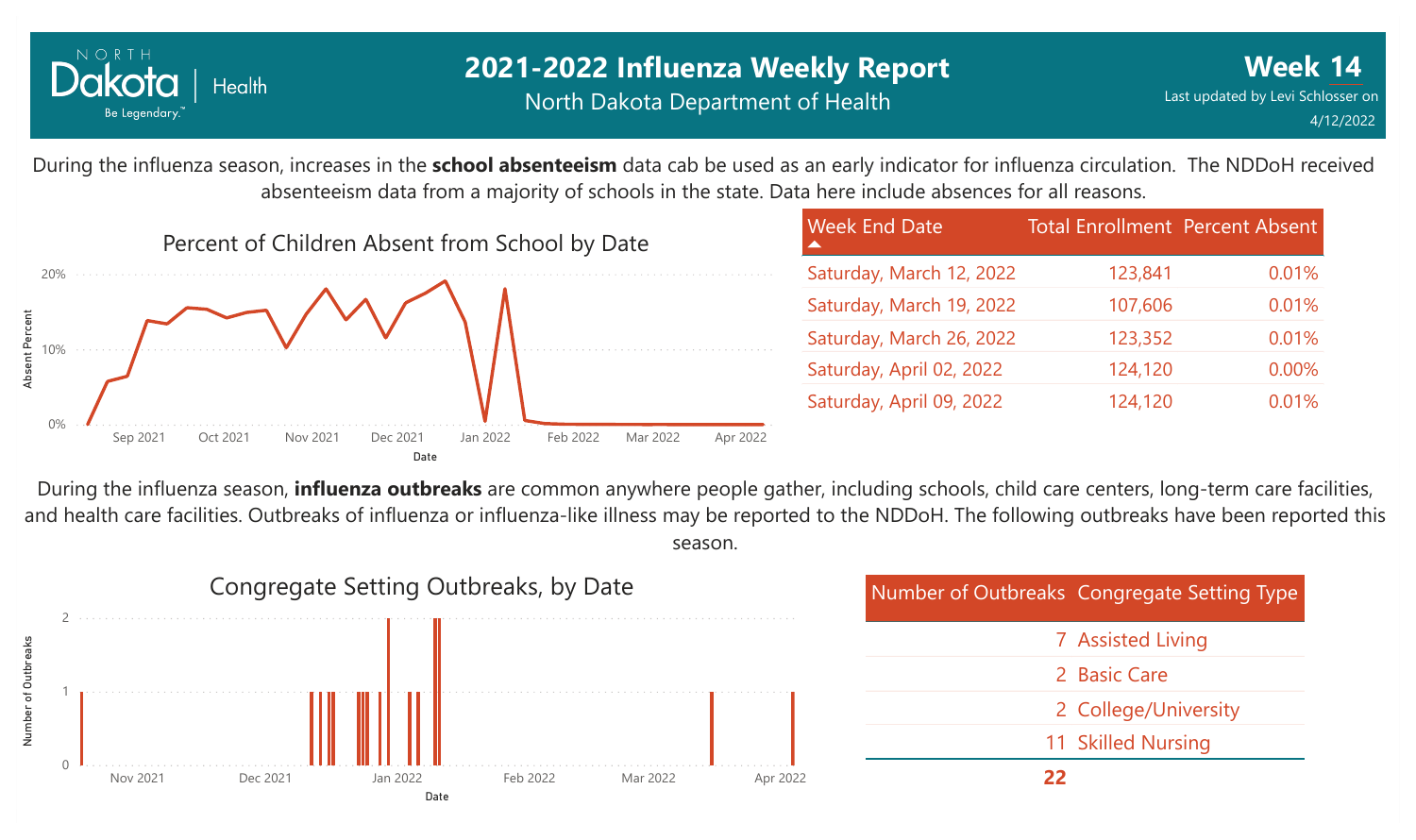

## **2021-2022 Influenza Weekly Report** North Dakota Department of Health

**Week 14** Last updated by Levi Schlosser on 4/12/2022

**Influenza vaccine doses administered** data from the North Dakota Immunization Information System (NDIIS) includes all administered doses of flu vaccine documented in the NDIIS to records with a North Dakota address. Adult immunizations do not have to be reported to the NDIIS so there may be more influenza vaccine doses being administered that are not reported to the NDIIS. Age groups are determined base on age at time of vaccination.



### Doses Administered by Age Group

Statewide Doses Administered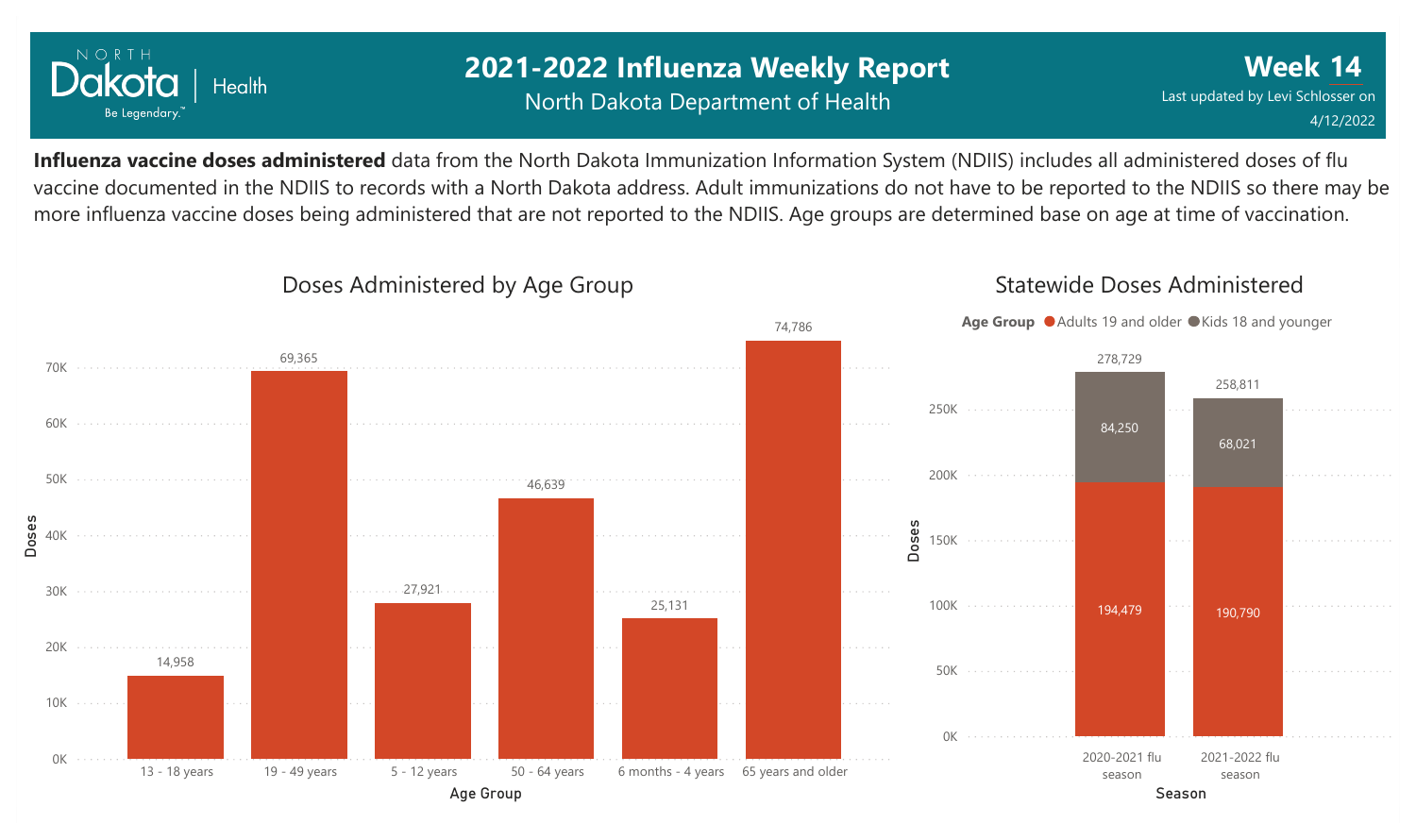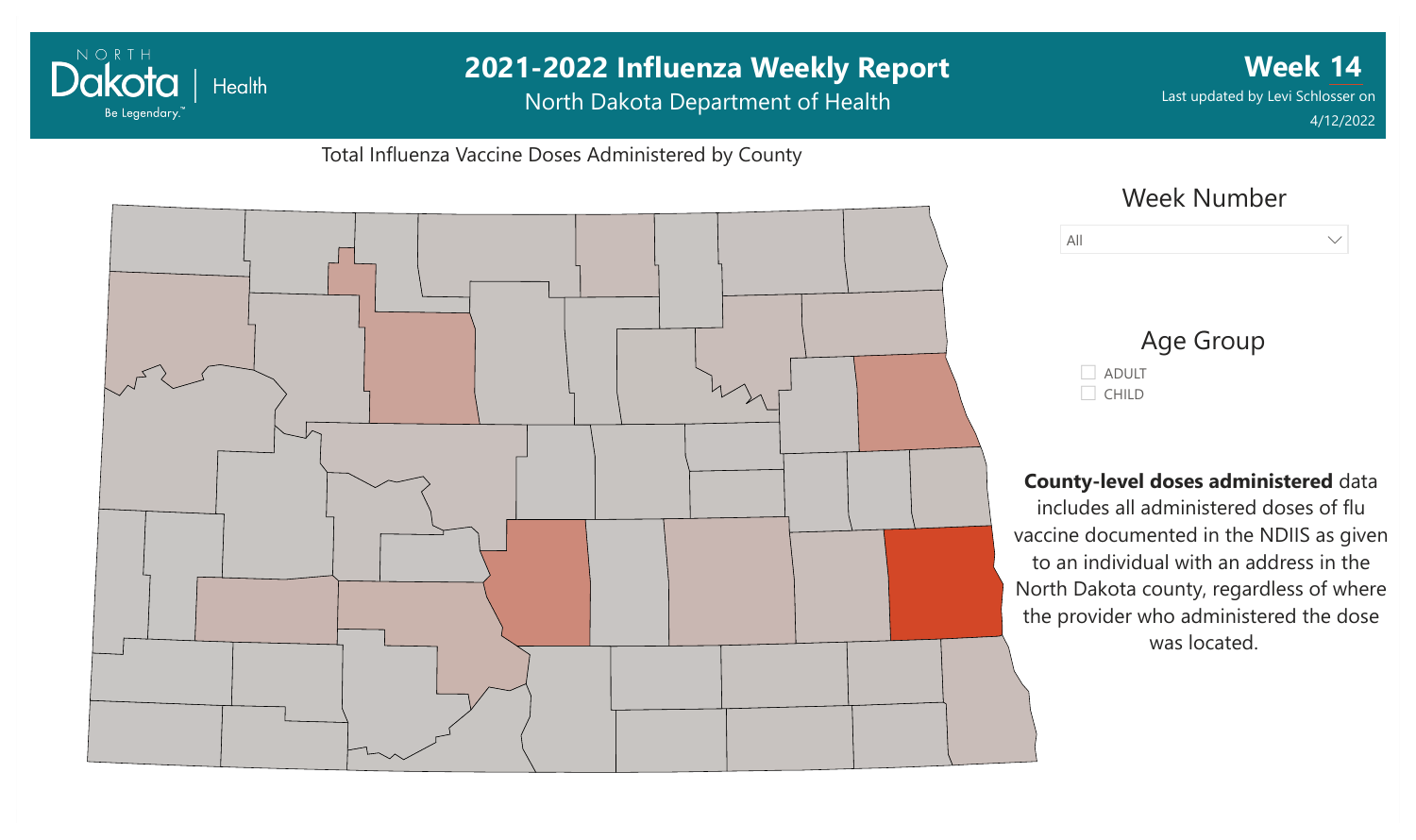North Dakota Department of Health



Statewide Flu Coverage for 2021-22 Season

### NDIIS data can also be used to estimate the percent of North Dakotans in each age group that have received at least one dose of influenza vaccine so far this flu season. NDIIS records included in **statewide coverage rates** must have a North Dakota address.

Adult immunizations do not have to be reported to the NDIIS so adult coverage rates may be higher.

### Statewide Flu Coverage for Children <=18

NORTH

Dakota

Be Legendary.

**Health** 



#### Statewide Flu Coverage for Adults >= 19